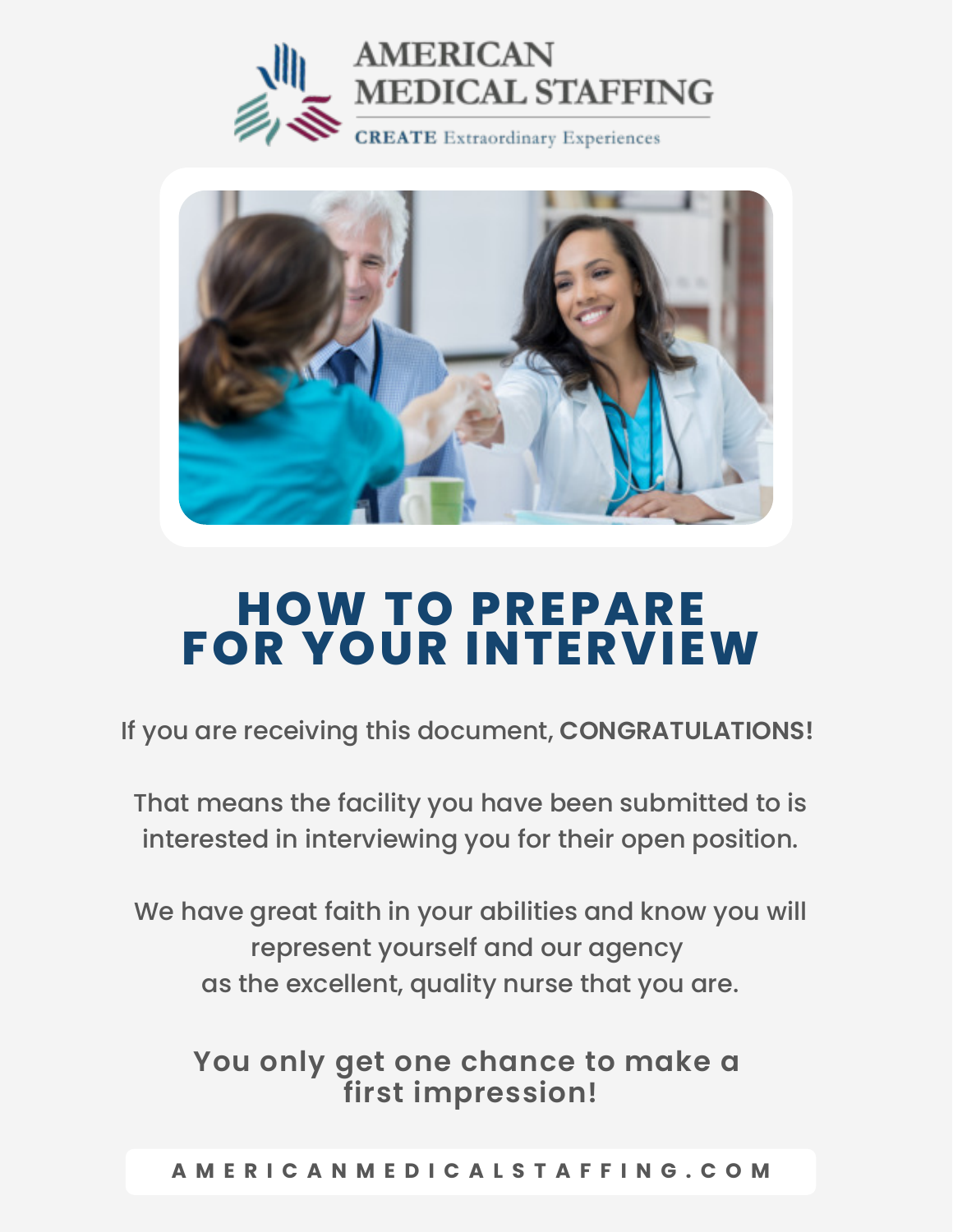## **Be Truthful on your Nursing Resume**

Don't exaggerate experience on your resume or skills checklist to make it look better. If the interviewer inquires about it, you're going to be embarrassed. And that's a definite way to not get a callback or an assignment offer.

## **First Impressions Are Key**

Professionalism is vital when you're having your travel nurse interview. Be polite and conversational, enthusiastic and interested. Also, make sure your phone's outgoing voicemail message is interview-ready, with a simple and cheerful message. Lastly, ensure your voicemail is open to receive messages, and not full.

### **Don't Make Excuses**

This interview is important to you! Don't miss your interview at the designated time. Putting off the interview may have a negative impact and you may miss out on the job to a clinician who's more available.

### **Be Prepared**

One of the worst mistakes you can make is not being prepared for your interview. Make sure you know the name of the facility and do some research on it. Learn as much as you can beforehand so you can ask questions during the interview. Your AMS Recruiter will let you know which facilities you are being submitted to, which units, and when your interview will be, and provide you with any facility-specific information that they feel, will be helpful to you during your interview process. Plus, check and see if it has been in the news lately for new technology, specialty cases, etc. \*remember to not ask contract specific questions, like pay, as those questions are handled by your employer / your Recruiting Manager

If you have any questions, do not hesitate to ask… we are here to help!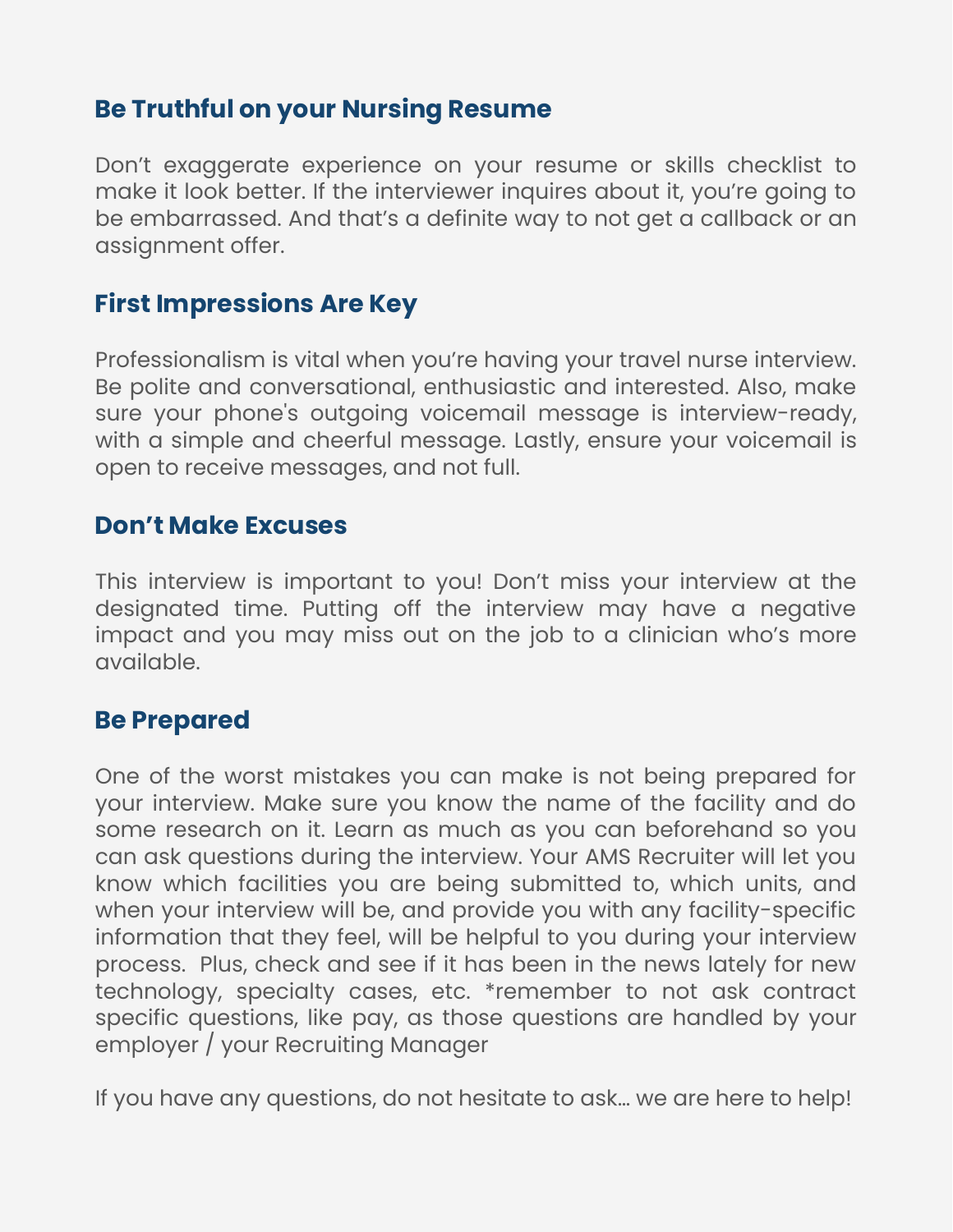# **ASK QUESTIONS!**

As a contract worker, you're not just the interviewee, you're also the interviewer. Be sure to ask at least three questions during your interview (floating policy, types of patients, etc.). Remember that you are trying to figure out if this hospital is the right choice for your travel nurse assignment. Good Questions to ask or verify would be: Shift times, Patient Ratios, On-Call Requirements, Weekend Requirements, Documentation system (EMR) used, Scrub Color, Orientation Process

During your travel nurse assignment, it's inevitable that you'll want to take time off to visit family, explore your new city or take a trip with friends. It's very important to ask about the hospital's vacation policy and request any foreseeable time off so you don't miss out on any fun travels. \*A smart tip: wait until the end of the interview so you don't come off as pushy or demanding.



#### **Follow Up...**

After the interview, it's a good idea to follow up with your Recruiting Manager. Let them know how the interview went and whether you're still interested. You will be notified promptly after your RM receives confirmation from the facility about your travel nurse assignment.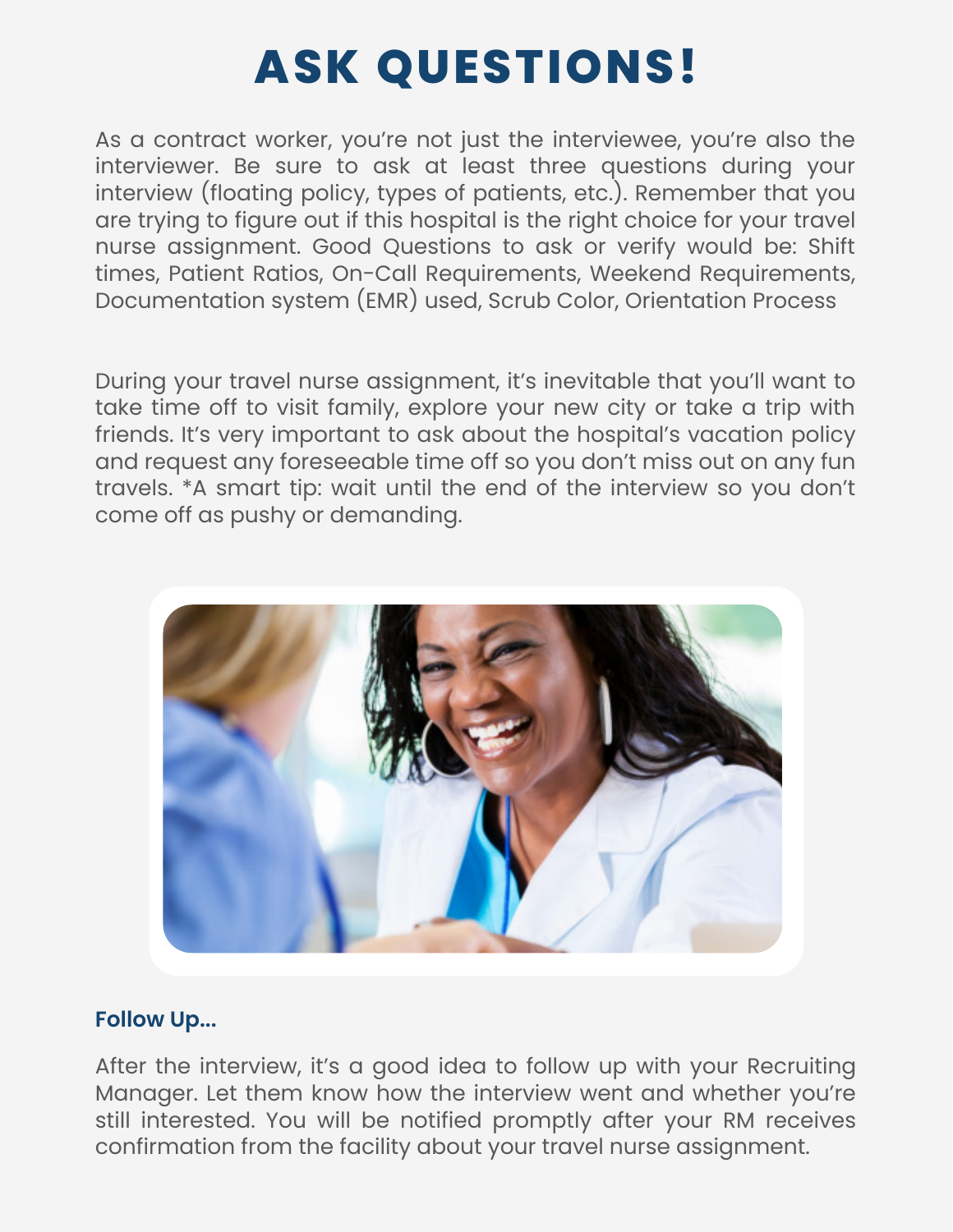# **POSSIBLE INTERVIEW QUESTIONS**

#### **HOW WOULD YOU DESCRIBE YOURSELF?**

Keep your answer mostly work and career-related. This is your chance to introduce your qualifications, good work habits, attributes, and achievements that make you a valuable employee.

#### **WHAT WAS YOUR GREATEST ACCOMPLISHMENT AND HOW DID YOU ACHIEVE IT?**

Briefly describe one to three work projects that made you proud or earned recognition, promotions, pay raises, or other commendations. Focus more on achievement than reward.

#### **WHAT IS YOUR BIGGEST WEAKNESS?**

Everybody has weaknesses but keep your answer work-related. Try to point out a couple of weaknesses that the interviewer might see as strengths, such as sometimes being a little too meticulous about the quality of your work. For every weakness, offer a strength that compensates for it.

#### **DESCRIBE YOUR MOST IMPORTANT STRENGTHS.**

Identify up to three strengths you feel are most in line with the position for which you're interviewing and give a brief example of how you successfully applied that strength to a work situation.

#### **WHAT DID YOU LIKE/DISLIKE ABOUT YOUR LAST POSITION OR CONTRACT ASSIGNMENT?**

This helps interviewers decide if you're a good match for the position. Avoid admitting that you didn't like working overtime or you had a conflict with your manager. Instead, put a positive spin on your answer by saying you enjoy challenges and growth opportunities.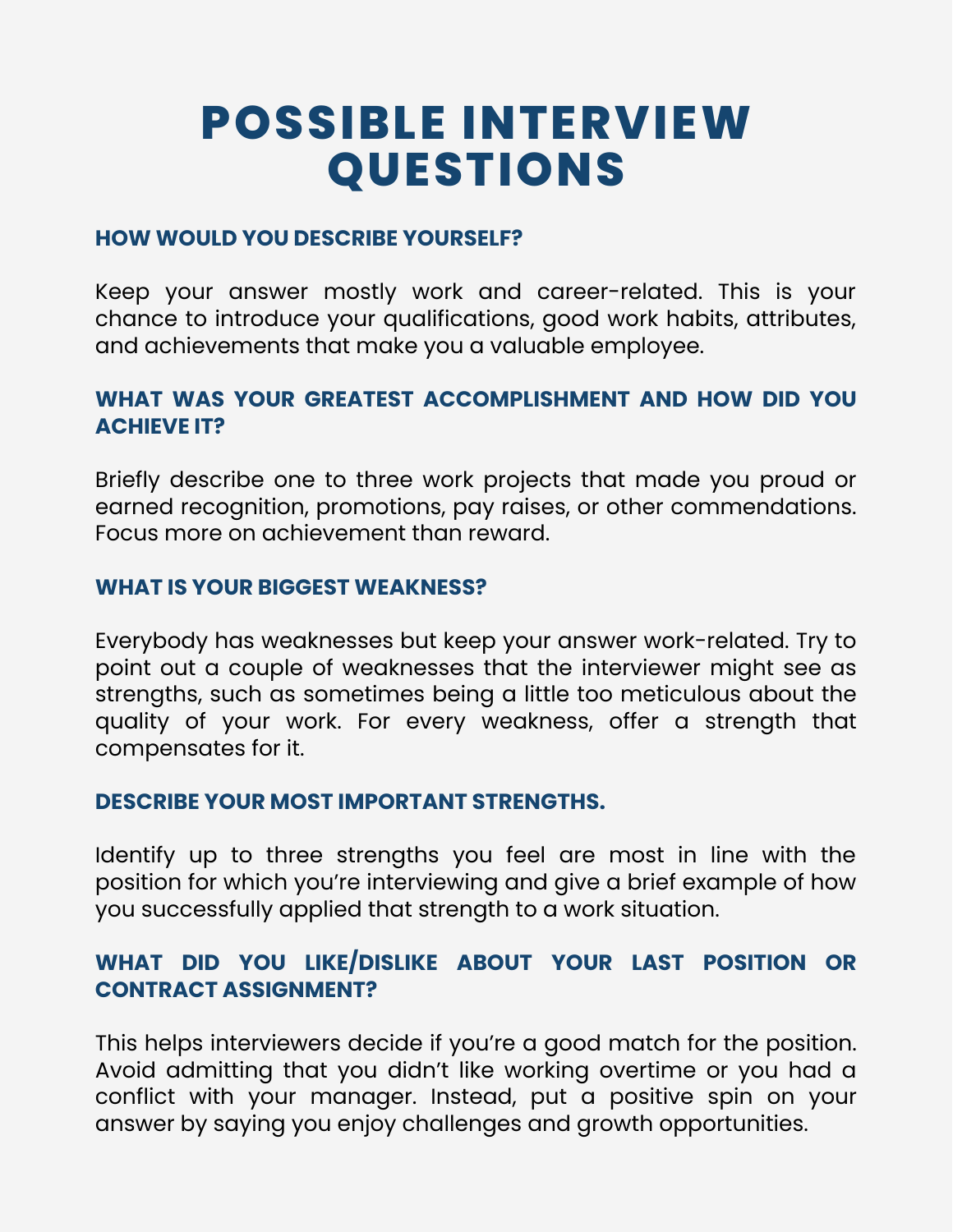#### **IN WHAT WAYS ARE YOU QUALIFIED FOR THIS POSITION OR AS AN AGENCY CONTRACTOR?**

Focus on a few requirements of the job and how you can meet these requirements through your skills and experience. Highlight your interpersonal skills, management experience, technical skills, or a personal success story.

#### **WHAT IS YOUR IDEAL WORK ENVIRONMENT?**

Try and tailor your answer to the job. For example, if the job requires you to lock the lab doors and work alone, then indicate that you enjoy being a team player, but also enjoy working independently.

#### **HOW DO YOU HANDLE CRITICISM?**

Your answer should be along the following lines: "I always think that it is important to get feedback on how I am performing so that I can improve any areas which my manager/supervisor highlights."

#### **HOW DO YOU HANDLE PRESSURE AND STRESS?**

Everyone feels stress; the only difference is in the degree. A good answer may include exercising, relaxing with a good book, socializing with friends, or turning stress into productive energy.

#### **EXPLAIN HOW YOU OVERCAME A MAJOR OBSTACLE.**

The interviewer is likely looking for an example of your problemsolving skills and the pride you show in solving it. Emphasize the skills you used to deal with it, such as organizational and interpersonal skills, perseverance, or diplomacy.

#### **WHY SHOULD WE HIRE YOU?**

Point out your positive attributes related to this job. Take this opportunity to reveal your organizational skills, positive attitude, and confidence – traits that make you an ideal candidate for the position. Restate some of the key aspects of the job and describe how your qualification and their requirements match.